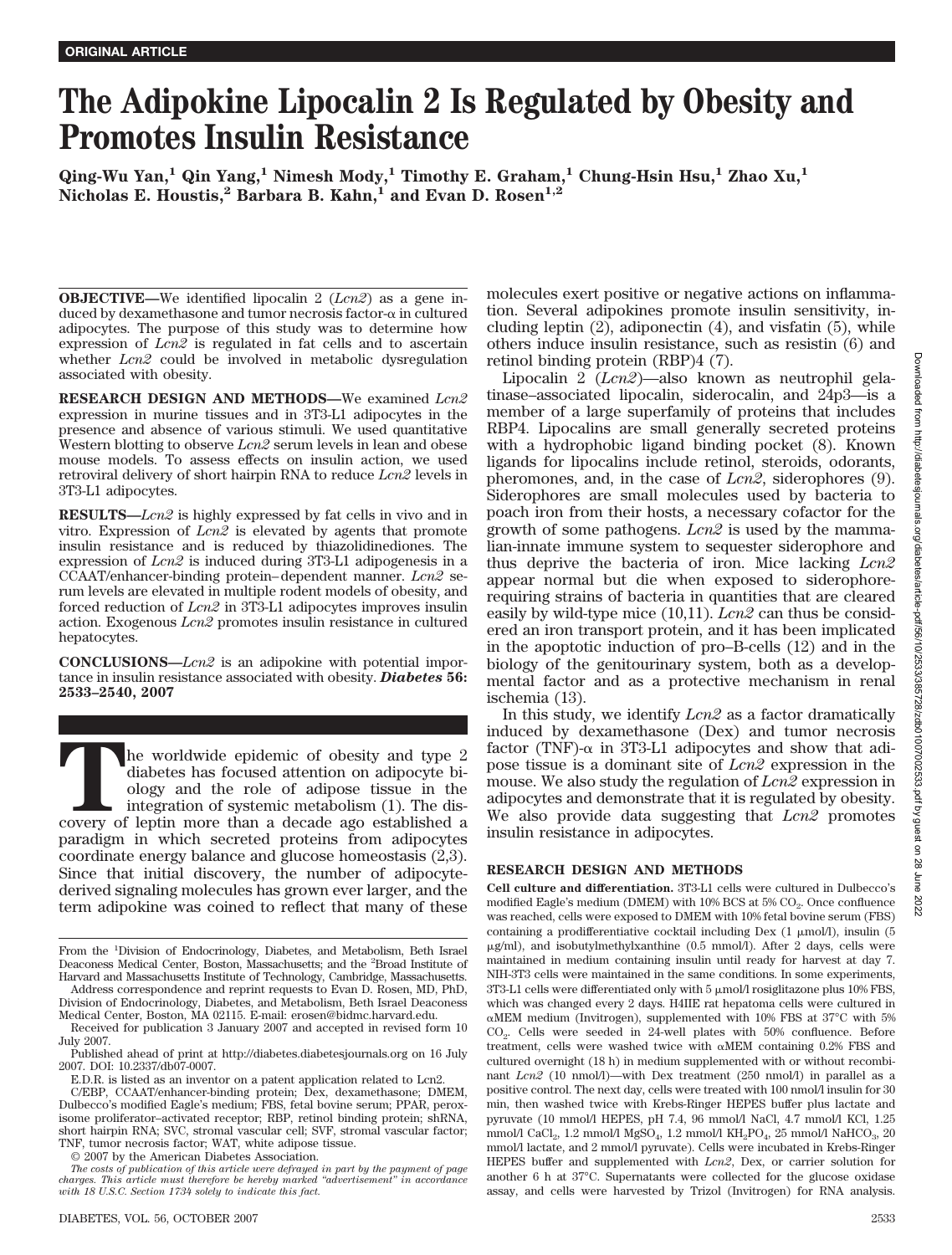Recombinant *Lcn2* was produced as described (13). Endotoxin was assayed in 100  $\mu$ l of 1 nmol/l recombinant *Lcn2* solution by means of a limulus amoebocyte lysate gel clot assay (0.125 EU/ml sensitivity; Cambrex/Lonza, Allendale, NJ) and was found to be below the limits of detection for the assay. **Animals.** All animal studies were conducted in accordance with the principles and procedures outlined in the National Institutes of Health *Guide for the Care and Use of Laboratory Animals*. For the high-fat diet studies, 3- to 4-week-old FVB male mice were obtained from Taconic. Mice were fed a standard chow diet (Formulab 5008) or high-fat diet (55% fat calories; Harlan-Teklad 93075). Animals were put on diet treatment at 4 –5 weeks of age, and plasma *Lcn2* levels were measured after 12 weeks (ad libitum–fed state). Nine-week-old  $db/db$  females and lean littermate controls  $(+/+)$  or  $db/+$ ) were obtained from Charles River ( $n = 8$  each). Mice were fed a standard chow diet (Formulab 5008), and plasma *Lcn2* levels were measured in the ad libitum–fed state. Male  $ob/ob$  or  $ob/$ + mice were purchased from The Jackson Laboratories (Bar Harbor, ME) and studied at 10 months of age.

**Northern blotting.** Cells were lysed in Trizol and processed according to the manufacturer's instructions. Murine tissues were harvested from wild-type  $C57BL/6J$  mice. For each sample,  $10 \mu g$  total RNA was loaded onto formaldehyde-agarose gels, transferred onto nylon membranes, and hybridized with the appropriate 32P-labeled probe in Ultrahyb (Ambion).

**Quantitative PCR.** First-strand cDNA synthesis for quantitative PCR was performed using RETROscript (Ambion). Total RNA (1.5 mg) was converted into first-strand cDNA using oligo dT primers as described in the kit. cDNA was amplified and detected with the Brilliant SYBR Green QPCR master mix (Stratagene) according to the manufacturer's instruction. Real-time PCR was performed in an Mx3000P thermocycler (Stratagene), and its software was used to calculate the cycle threshold of each reaction. Validation experiments were performed to demonstrate equal efficiencies of target *Lcn2* and of internal control (18S rRNA for tissues and cyclophilin for 3T3-L1 cells). The relative amount of  $Lcn2$  transcripts was determined using comparative  $C<sub>t</sub>$ method with the expression level of untreated control as 1. Primer sequences are as follows: m18S-F, AGTCCCTGCCCTTTGTACACA; m18S-R, GATCCGAGG GCCTCACTAAAC; mCyclophilin-F, GGTGGAGAGCACCAAGACAG; mCyclophilin-R, GCCGGAAGTCGACAATGATG; mLcn2-F, ACTTCCGGAGCGATCAG TT; mLcn2-R, CAGCTCCTTGGTTCTTCCAT; mFabp4-F, TGGAAGCTTGTCTC CAGTGA; mFabp4-R, CTTGTGGAAGTCACGCCTTT; mPparg-F, GCATGGT GCCTTCGCTGA; mPparg-R, TGGCATCTCTGTGTCAACCATG; mLeptin-F, AGAAGATCCCAGGGAGGAAA; mLeptin-R, TCATTGGCTATCTGCAGCAC; mGlut1-F, TTGGAGAGAGAGCGTCCAAT; mGlut1-R, CTCAAAGAAGGCCA CAAAGC; rG6Pase-F, ACCCTGGTAGCCCTGTCTTT; rG6Pase-R, ACTCATTA CACGGGCTGGTC.

**Plasma** *Lcn2* **measurement.** Plasma  $(1 \mu I)$  was diluted 30 times in  $1 \times$ Laemmli buffer; proteins were separated by SDS-PAGE on 15% gels and transferred to nitrocellulose membranes. A single band for Lcn2 protein was detected at 23 kDa using anti-mouse lipocalin-2–specific goat IgG (catalog no. AF1857; R&D Systems). Bands were quantitated by densitometry, with three control samples on each membrane providing standardization between membranes. Concentrations are arbitrary units per microliter of plasma, with controls set at 1.

**Isolation of adipocytes, macrophages, and nonmacrophage stromal vascular cells from perigonadal adipose tissue.** Five-week-old male C57BL/6J mice were obtained from The Jackson Laboratories and were fed chow or high-fat diets (Research Diets D12331) beginning at 6 weeks of age ( $n = 7$  each group). At 26-34 weeks of age, fed mice were killed by  $CO<sub>2</sub>$ inhalation and epididymal adipose tissue  $(\sim 0.5 \text{ g})$  collected and placed in Krebs-Ringer HEPES buffer containing 10 mg/ml fatty acid–poor BSA (Sigma-Aldrich, St. Louis, MO). The tissue was minced into fine pieces and centrifuged at 1,000*g* for 10 min to remove erythrocytes and other blood cells. Minced tissue was then digested in 0.12 units/ml of low-endotoxin collagenase (Liberase 3; Roche Applied Science, Indianapolis, IN) at 37°C in a shaking water bath (80 Hz) for 45 min. Samples were then filtered through a sterile 300-µm nylon mesh (Spectrum Laboratories, Rancho Dominguez, CA) to remove undigested fragments. The resulting suspension was centrifuged at 500*g* for 10 min to separate stromal vascular cells (SVCs) from adipocytes. Adipocytes were removed and washed with Krebs-Ringer HEPES buffer, then suspended in Trizol for RNA isolation. The SVC fraction was incubated in erythrocyte lysis buffer (0.154 mmol/l NH<sub>4</sub>Cl, 10 mmol/l KHCO<sub>3</sub>, and 0.1 mmol/l EDTA) for 2 min. Cells were then centrifuged at 500*g* for 5 min and resuspended in 100 µl fluorescence-activated cell sorter buffer (PBS containing 5 mmol/l EDTA and 0.2% fatty acid–poor BSA). The cells were incubated in the dark on a bidirectional shaker with FcBlock (20 µg/ml; BD Pharmingen, San Jose, CA) for 30 min at 4°C. They were then incubated for 50 min with APC-conjugated primary antibody against F4/80 (5 µg/ml; Caltag Laboratories, Burlingame, CA) and phycoethrin-conjugated antibody against CD11b (2 µg/ml Mac-1). Control aliquots of SVCs were incubated with APC-labeled (2  $\mu$ g/ml) and phycoethrin-labeled (5  $\mu$ g/ml) isotype control antibodies (Caltag

Laboratories). After incubation, cells were washed and suspended in fluorescence-activated cell sorter buffer.  $F4/80+$ /CD11b + macrophages and  $F4/80-$ / CD11b – nonmacrophage SVCs were isolated with a MoFlo (DakoCytomation, Fort Collins, CO) fluorescence-activated flow sorter. After sorting, F4/80+/  $CD11b+$  and  $F4/80-$ /CD11b- cells were suspended in Trizol for RNA isolation.

**Retroviral infections.** Retroviruses were constructed in pMSCV (Clontech) using either puromycin- or hygromycin-selectable markers. Viral constructs were transfected into 293T cells using CellPhect transfection kits (GE Healthcare) along with plasmids expressing gag-pol and the VSV-G protein. Supernatants were collected after 48 h. After filtration to remove cell debris, supernatants were added to either 3T3-L1 or NIH-3T3 cells at 70% confluence; selection with puromycin  $(4 \mu g/ml)$  or hygromycin  $(175 \mu g/ml)$  was started 48 h later. Cells were selected and studied immediately or frozen for later use. **Promoter constructs, cotransfection, and luciferase assay.** Oligonucleotides were selected to amplify fragments of 1,742, 731, 320, 222, and 131 bp specific to the 5-untranslated region of the murine *Lcn2* promoter and to include restriction enzyme cutting sites for facilitating cloning into the pA3-luc reporter vector. All constructs were confirmed by sequencing. The mutated 222 plasmids were constructed using the same procedure, except the forward primer contained the desired mutation.

NIH-3T3 cells were cotransfected by lipofectamine with the ratio of reporter:β-gal:C/EBP (CCAAT/enhancer-binding protein) expression plasmid as 1:0.1:2. Cells were incubated for 48 h, lysed, and assayed using the Luciferase Reporter Gene Assay kit (Roche). Luciferase activity was normalized to  $\beta$ -gal activity.

**Chromatin immunoprecipitation assay.** 3T3-L1 cells were treated with 1% formaldehyde for 15 min at room temperature to cross-link DNA with DNA binding protein complexes. The chromatin immunoprecipitation assay was performed using a kit from Upstate. Immunoprecipitation was carried out using 2  $\mu$ g of the following antibodies: C/EBP $\alpha$  (sc-61), C/EBP $\beta$  (sc-150), and C/EBP (sc-636) from Santa Cruz Biotechnology. An aliquot of chromatin DNA prepared from the cells taken before immunoprecipitation was used as input DNA. Immunoprecipitated and input DNAs were assayed by PCR with primer pair 5'-CTGCTGACCCACAAGCAGT-3' and 5'-GGCAAGATTTCTGTCCCT CTC-3' in the *Lcn2* gene promoter region. Amplified PCR products were visualized on 2% agarose electrophoresis gels.

**Short hairpin RNA–mediated** *Lcn2* **knockdown.** Four independent hairpins targeted to murine *Lcn2* were developed using software from Clontech. These hairpins were synthesized and cloned into a retroviral delivery vector (pSIREN-RetroQ; Clontech) and transfected into Phoenix cells. Viral supernatants were used to transduce 3T3-L1 preadipocytes as described (14), and infected cells were selected by  $4 \mu g/ml$  puromycin  $48$  h postinfection. Inhibition of *Lcn2* expression was measured by quantitative PCR as well as by Western blotting.

**Glucose oxidase assay.** For the glucose oxidase colorimetric method, we used the Amplex Red glucose/glucose oxidase assay kit, following the manufacturer's instruction. Absorption at 571 nm was measured in a Power-Wave XS microplate spectrophotometer (BioTek). This experiment was performed in triplicate (three wells for each condition).

**Glucose uptake assay.** 3T3-L1 cells were differentiated as above noted, except that cells were exposed to differentiation regimen (Dex/methylisobutylxanthine/insulin) for 3 days. At day 3, cells were fed with DMEM containing 2% FBS. Fresh media were changed 24 h before the assay. Before the assay, cells were starved for 3 h in serum-free DMEM. Glucose uptake was determined as previously reported (15).

**Statistical analysis.** Statistics were generally performed with the *t* test, except for comparisons of serum *Lcn2* levels between lean and obese mice, for which the nonparametric Mann-Whitney test was used because of nonnormal distribution of data or small *n*.

## **RESULTS**

*Lcn2* **expression in 3T3-L1 adipocytes is induced by Dex and TNF-** $\alpha$ **. We performed a genomic screen to** identify common mechanisms of insulin resistance, using Dex and TNF treatment of 3T3-L1 adipocytes as a model system. The major outcome of this study was the observation that genes associated with reactive oxygen species were affected concordantly by these two highly disparate treatments (14). *Lcn2* was another gene induced strongly by both TNF and Dex in the microarray experiment. This effect was confirmed by quantitative PCR, which showed induction of  $Lcn2$  mRNA of  $\sim$ 80-fold by Dex and 30-fold by TNF (Fig. 1*A*). The effect of TNF was also seen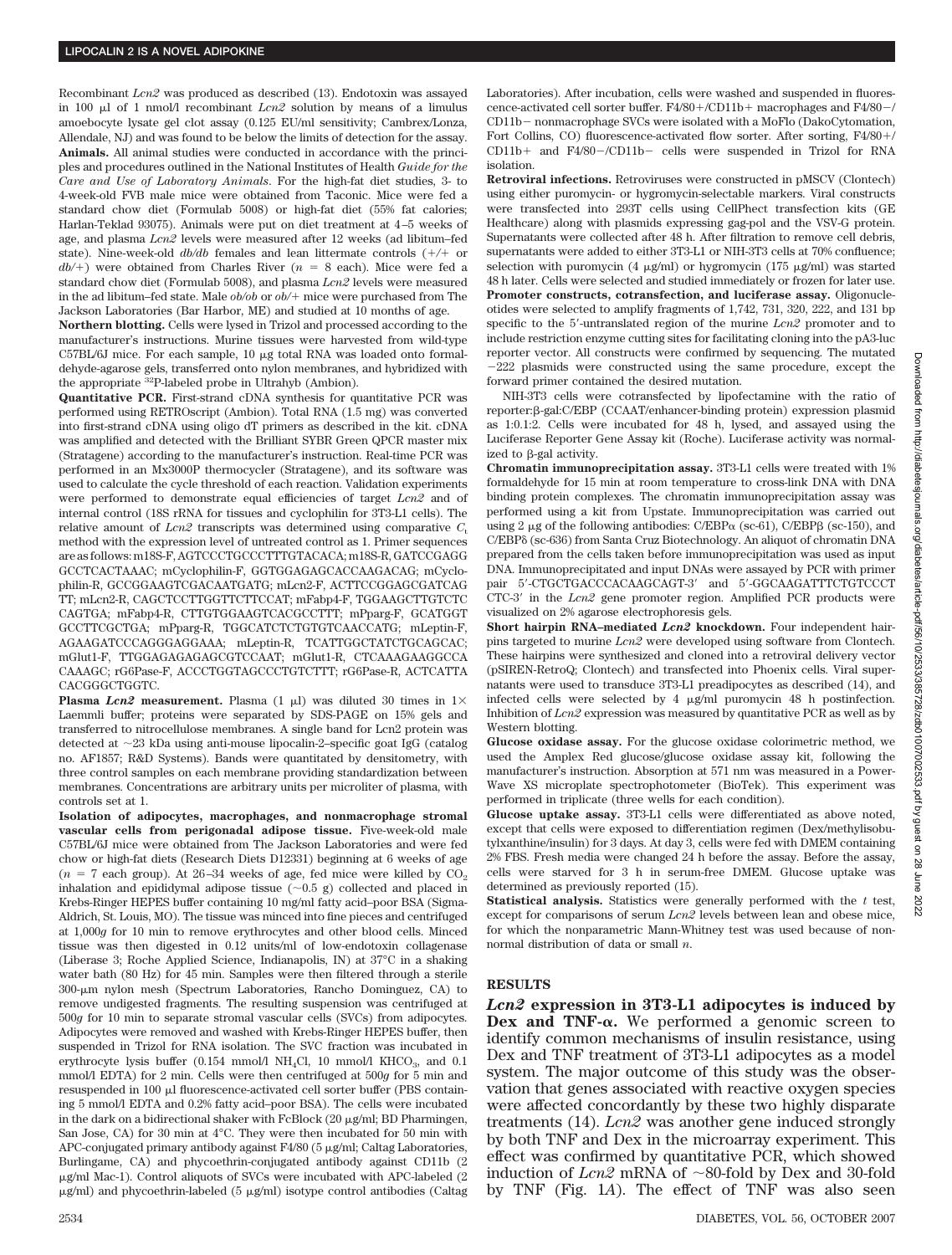

**FIG. 1.** *Lcn2* **is expressed in adipocytes and is regulated by Dex and TNF. A: Mature 3T3-L1 adipocytes were treated with Dex (1 μmol/l) or** TNF (4 ng/ $\mu$ l) in the presence or absence of rosiglitazone (Rosi) (1 -**mol/l), and** *Lcn2* **mRNA levels were measured by quantitative PCR.** Data are means  $\pm$  SD.  $*P$  < 0.05,  $***P$  = 0.005 relative to no rosiglita**zone,** *n* **3.** *B***: Northern analysis of murine heart (H), brain (B), spleen (S), lung (Lu), liver (Li), skeletal muscle (Sk), kidney (K), testis (T), brown adipose tissue (Ba), and perigonadal white adipose tissue (Wa) from male C57BL/6 mice.**

previously (16). The insulin-sensitizing agent rosiglitazone significantly attenuated *Lcn2* mRNA expression by either agent.

*Lcn2* **is highly expressed in adipocytes in vitro and in vivo.** Others have reported *Lcn2* expression in fat (16 –19), but there has been no attempt to compare adipose expression to other sites. Northern analysis showed that white adipose tissue (WAT) was by far the dominant site of expression of *Lcn2* in wild-type male mice (Fig. 1*B*). We also saw significant amounts of *Lcn2* mRNA in lung and in testis/epididymis— both reported as major sites of expression (20). We next sought to determine whether *Lcn2* expression is regulated during adipogenesis. 3T3-L1 preadipocytes were differentiated using a standard cocktail containing Dex, methylisobutylxanthine, and insulin, and *Lcn2* expression was assessed with quantitative PCR at various time points. We noted an immediate and profound induction of *Lcn2* mRNA within the first day of differentiation (Fig. 2*A*); levels remained elevated for at least 7 days. The  $C_t$  for  $Lcn2$  in mature 3T3-L1 adipocytes ranges from 21 to 23; the corresponding value in murine WAT is 18. We looked at the contribution of each component of the induction cocktail (Fig. 2*B*) and found that Dex was the dominant contributor to *Lcn2* induction, as expected. However, methylisobutylxanthine also had a significant effect on *Lcn2* levels, and the combination of Dex and methylisobutylxanthine was maximally potent, with no significant contribution from insulin. We were interested to know whether *Lcn2* expression in 3T3-L1 cells was



**FIG. 2. Expression of** *Lcn2* **during 3T3-L1 adipogenesis.** *A***: Time course of** *Lcn2* **mRNA expression during 3T3-L1 adipogenesis. Data are means** SD,  $n = 3$ . *B*: *Lcn2* **mRNA** expression in confluent 3T3-L1 preadipocytes **treated with Dex (D), methylisobutylxanthine (M), insulin (I), or combinations thereof.** Data are means  $\pm$  SD,  $n = 3$ , C; Lcn2 expression during **3T3-L1 differentiation induced by rosiglitazone in the absence of Dex/** methylisobutylxanthine/insulin (DMI). Data are means  $\pm$  SD,  $n = 3$ . For *B* **and** *C***, the** *inset* **shows the corresponding amount of** *Fabp4* **mRNA to mark the extent of differentiation.**

dependent on the specific induction cocktail or whether it was linked to adipogenesis per se. This was addressed by differentiating 3T3-L1 cells in the absence of Dex, methylisobutylxanthine, or insulin, using rosiglitazone only. *Lcn2* expression rose more gradually than when Dex/methylisobutylxanthine were present (Fig. 2*C*) but reached similar levels later during differentiation. The apparent contradiction between the effect of rosiglitazone in Figs. 1 and 2 is resolved by considering the developmental status of the cells; in undifferentiated cells, rosiglitazone promotes adipogenesis and thus indirectly promotes *Lcn2* expression. In mature cells, however, the direct effect of rosiglitazone is suppression of *Lcn2* expression.

**Expression of** *Lcn2* **in adipocytes is C/EBP dependent.** Many adipocyte genes are transcriptionally regulated by peroxisome proliferator–activated receptor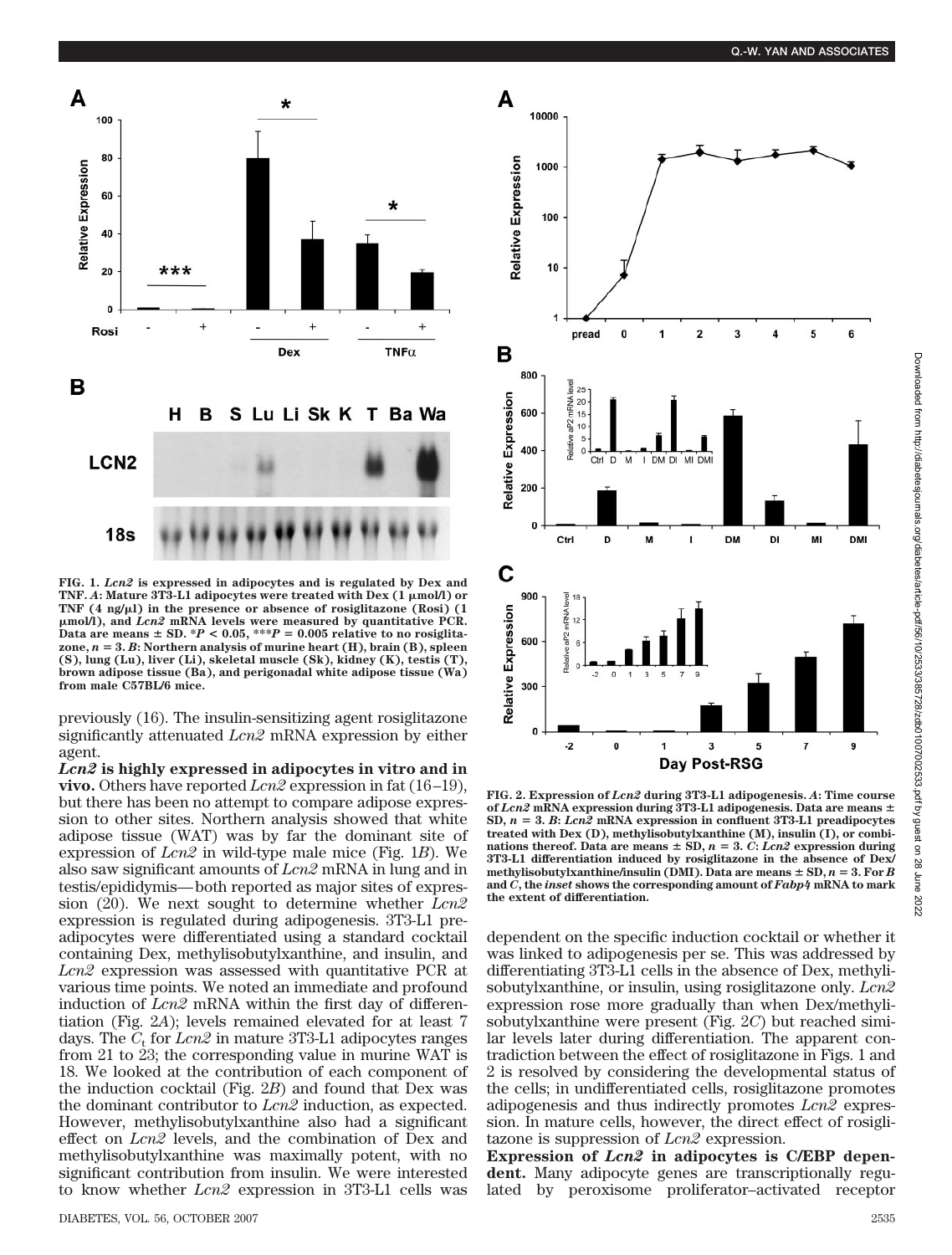

**FIG. 3.** *Lcn2* **expression in adipocytes is C/EBP dependent.** *A***: PPAR/ cells were infected with C/EBP-expressing retroviruses, and endogenous levels of** *Lcn2* **were measured by quantitative PCR relative to cells transduced with empty vector. Data are means SD. \****P* **< 0.05, \*\****P* **< 0.01, \*\*\****P* **< 0.001,** *n* **3.** *B***: Alignment of mouse, rat, and human** *Lcn2* **promoter sequences reveals a putative C/EBP binding site. Boxed letters, core nucleotides essential for C/EBP binding.** *C***: Deletion analysis of murine** *Lcn2* **promoter fragments in transiently transfected NIH-3T3 cells in the presence (** $\blacksquare$ **)** or absence ( $\Box$ ) of cotransfected C/EBP $\delta$ . Data are means  $\pm$  SD,  $n = 3$ . D: Mutation analysis of the core C/EBP-binding motif. NIH-3T3 cells were transfected with the wild-type  $-222$  fragment luciferase construct or with the same fragment after mutation of the core TTGC in the presence ( $\blacksquare$ ) or absence ( $\Box$ ) of cotransfected C/EBPô. Data are means **proximal** *Lcn2* **promoter in 3T3-L1 cells at different time points after differentiation.**

 $(PPAR)$  and/or members of the C/EBP family of bZIP proteins (18). The ability of rosiglitazone to repress *Lcn2* (Fig. 1*A*) suggested that  $PPAR\gamma$  was unlikely to be a direct inducer of *Lcn2* expression. We thus tested whether C/EBP isoforms might serve this purpose. C/EBP $\alpha$ , - $\beta$ , and - , delivered by retroviral transduction, were all effective at inducing endogenous *Lcn2* expression in PPAR/ fibroblasts (Fig. 3*A*). These cells were chosen to avoid the confounding effects of simultaneous adipogenesis; C/EBPs cannot induce differentiation in the absence of PPAR (14). To identify C/EBP binding sites in the *Lcn2* promoter, we performed a computational search (Fig. 3*B*). This revealed a possible C/EBP site with a high degree of conservation between mouse, rat, and humans at  $-218$  of the murine promoter. *Trans*-activation assays in NIH-3T3 cells showed that the ability of C/EBP to induce expression of this construct dropped off sharply when deletions were made that eliminated this site (Fig. 3*C*). The same effect was seen with  $C/EBP\alpha$  and  $-\beta$  (data not shown). Mutation of the core sequence of this site from TTGC to GGGA significantly decreased the ability of C/EBP to *trans*-activate the reporter (Fig. 3*D*). Finally, we used Chromatin Immunoprecipitation to demonstrate specific C/EBP isoform binding to this element in living cells (Fig. 3*E*). Before differentiation, no C/EBP isoform was bound to the site, but  $C/EBP\beta$  and  $-\delta$  were highly bound by the first day after induction. By day 4,  $C/EBP\alpha$  binds the site as well, which is consistent with the delayed appearance of this factor during 3T3-L1 adipogenesis (21), followed by a reduction in C/EBPß and - $\delta$  binding, which reflects their diminished expression.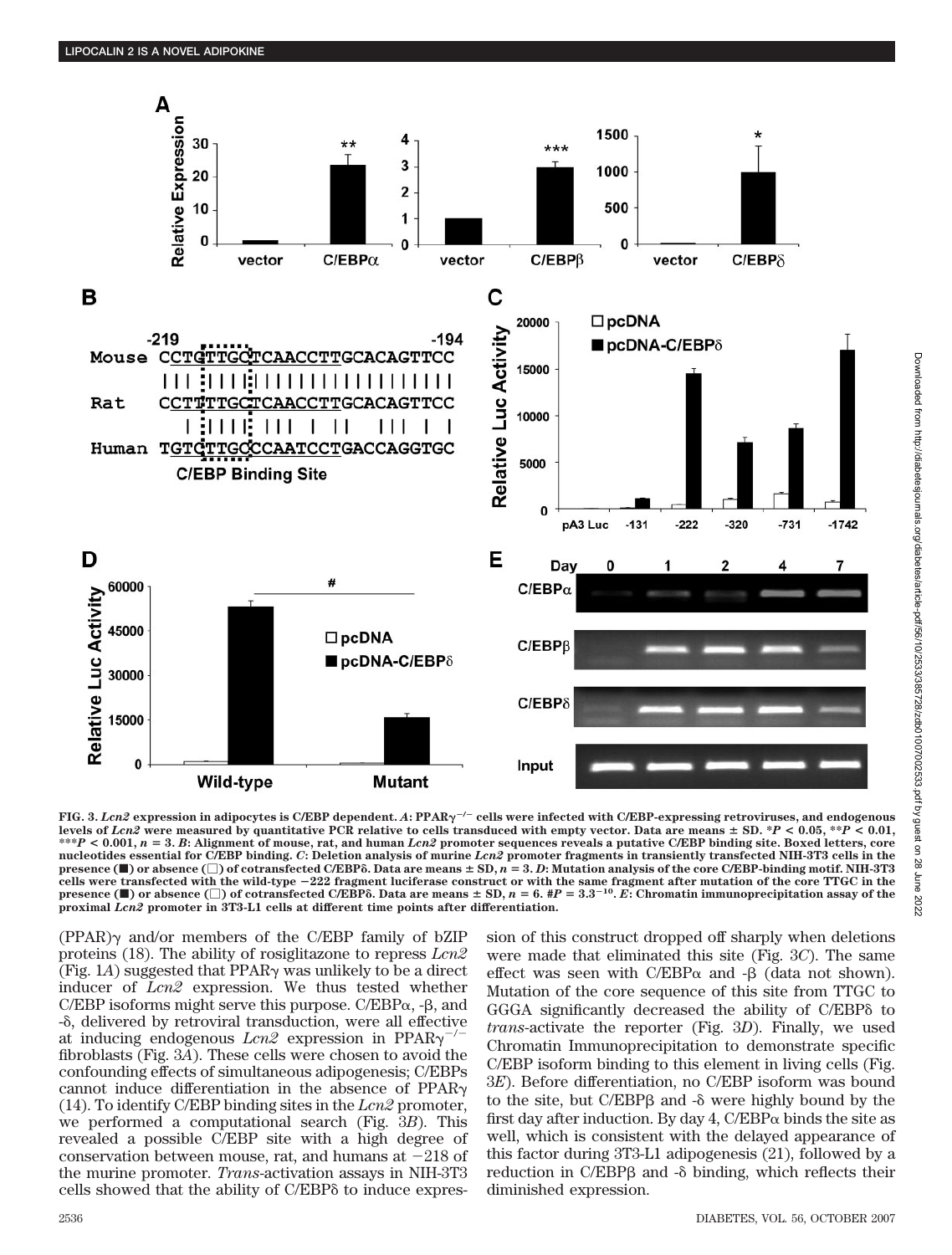

FIG. 4. Lcn2 is elevated in obesity. A: Lcn2 protein levels in perigonadal WAT lysates (30 µg/lane) from male  $ob/+(n=5)$  and  $ob/ob$  (n = 7) mice. Data are means  $\pm$  SD.  $*P$  < 0.05. *B*: *Lcn2* mRNA expression in fractionated WAT from male C57BL mice given chow ( $n = 7$ ) or high-fat ( $n = 7$ ) **diet, relative to expression in chow macrophages. Ads, adipocytes; Macs, macrophages. Data are means SD. \****P* **< 0.05, \*\*\****P* **< 0.001.** *C***:** *Lcn2* **protein levels in serum from fed male** *ob/* **(***n* **6) and** *ob/ob* **(***n* **10) mice, measured by Western blotting and expressed as fold relative to the** mean of  $ob/$ + controls. D: Lcn2 protein expression in serum from fed female  $db/$ +  $(n = 8)$  and  $db/db$   $(n = 8)$  mice, expressed as fold relative to the mean of  $db$  + controls. E: Lcn2 protein expression in serum from chow ( $n = 15$ ) and high-fat-fed male ( $n = 18$ ) mice, expressed as fold **relative to the mean of chow-fed controls. Data for** *C***,** *D***, and** *E* **are shown as the mean for each group, with representative Western blots from three lean and three obese animals shown on** *top***. For SD and statistical analysis, see text.**

*Lcn2* **levels are elevated in obesity.** We next looked at whether *Lcn2* expression is altered by obesity. Western blotting of lysates from the adipose tissue of obese (*ob/ob*) mice revealed a significant elevation of *Lcn2* relative to lean controls (Fig. 4*A*). We also examined adipose tissue from mice fed either a chow or high-fat diet after fractionation into mature adipocytes, SVCs, and macrophages (Fig. 4*B*). Lean animals  $(30.3 \pm 0.4 \text{ g}; n = 9)$  had equivalent *Lcn2* mRNA expression in the adipocyte and SVC fractions, while obese animals (53.0  $\pm$  01.0 g; *n* = 8) shifted *Lcn2* mRNA expression away from the SVC fraction and toward mature adipocytes. There was no significant expression of *Lcn2* in adipose tissue–resident macrophages in either the lean or obese state. We were somewhat surprised to find significant *Lcn2* expression in the stromal vascular fraction (SVF) of lean animals, given the low levels seen in cultured preadipocytes. There are two plausible explanations for this. First, the low-speed centrifugation method used to separate adipocytes from SVF may not separate cells that are early in the differentiation process (i.e., before significant lipid accumulation). Since

DIABETES, VOL. 56, OCTOBER 2007 2537

*Lcn2* appears to be induced early in differentiation, this could account for a higher-than-expected amount of *Lcn2* in the SVF. Alternatively, there may be significant *Lcn2* expression in other cell types in the SVF (e.g., endothelial cells or fibroblasts). Consonant with the data from *ob/ob* mice, Lcn2 protein expression was elevated in WAT of high-fat–fed animals (data not shown). Given the elevated expression in adipose tissue, we next assessed whether increased serum levels of *Lcn2* are associated with excess adiposity. In fact, we found elevated serum *Lcn2* levels in three different murine obesity models. *Lcn2* was increased relative to lean controls in  $ob/ob$  mice (1.5  $\pm$  0.40-fold, *P* = 0.02) (Fig. 4*C*),  $db/db$  mice  $(3.3 \pm 1.80 \text{-} \text{fold}, P = 0.01)$  (Fig. 4*D*), and in high-fat feeding  $(3.6 \pm 5.6 \text{-} \text{fold}, P = 0.03)$  (Fig. 4*E*). All of these samples were collected in the fed state to reduce confounding due to possible nutritional influences on *Lcn2* levels. Nonetheless, *Lcn2* levels are still elevated in obese  $db/db$  mice even in the fasted state (13.6  $\pm$ 4.2-fold,  $P = 0.01$ ). The body weights of these mice were as follows:  $31.6 \pm 0.8$  g (chow) vs.  $39.9 \pm 0.7$  g (high-fat diet),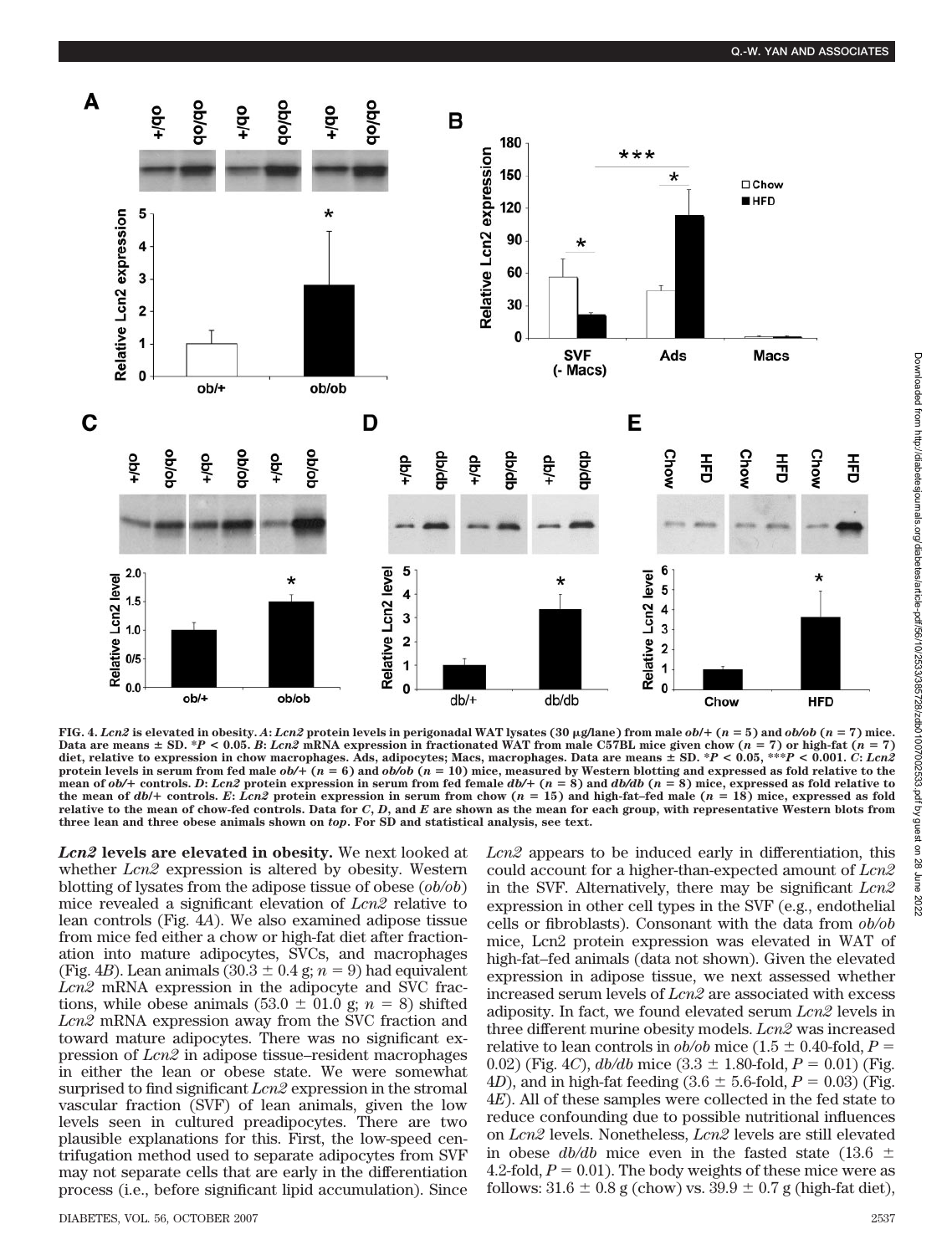

**FIG. 5. shRNA-mediated knockdown of** *Lcn2* **improves insulin action in cultured adipocytes.** *A***: mRNA expression of** *Lcn2* **and markers in mature 3T3-L1 adipocytes expressing either control shRNA or shLcn2.** *B***: Protein expression of** *Lcn2* **and other markers in mature 3T3-L1 adipocytes expressing either control shRNA or shLcn2.** *C***: Oil red O staining of mature 3T3-L1 adipocytes expressing either control shRNA or shLcn2.** *D***: Basal () and insulin-stimulated (**f**) glucose uptake in mature 3T3-L1 adipocytes expressing either control shRNA or shLcn2. Data are means** SD,  $n = 12$ , \*P < 1e<sup>-5</sup> relative to control shRNA, no insulin; #P = 5e<sup>-5</sup> relative to control shRNA, plus insulin. E: Component of glucose uptake **attributable to insulin, equivalent to the uptake in the presence of insulin minus the uptake in the absence of insulin. Data are means**  $\pm$  **SD,**  $n =$  $12, *P < 1e^{-4}$ **.**

 $21.0 \pm 0.45$  g (*db*/+) vs.  $41.3 \pm 0.85$  g (*db/db*), and  $26.0 \pm 0.01$  $0.51$  g  $(obj/+)$  vs.  $47.7 \pm 3.51$  g  $(obj/ob)$ .

**Lcn2 promotes insulin resistance in cultured adipocytes and hepatocytes.** Several factors converge to suggest that Lcn2 may promote insulin resistance, including serum elevation in obesity, induction by TNF and Dex, repression by thiazolidinediones, and structural similarity to RBP4. We attempted to test this directly by adding purified Lcn2 to mature 3T3-L1 adipocytes and then measuring insulin-stimulated glucose uptake, but we were unable to find a consistent change in glucose uptake in the presence of Lcn2, either as apo-Lcn2 or after the protein was incubated with a siderophore-iron complex (data not shown). We were concerned that this might reflect that Lcn2 is not limiting in the culture medium of 3T3-L1 adipocytes, which produce and secrete large amounts of the protein. The amount of Lcn2 in conditioned medium is similar to that seen in the serum of obese mice (data not shown). We thus approached this issue from a different direction by asking whether reducing Lcn2 levels lead to improved insulin action. This was accomplished through retroviral delivery of short hairpin (sh)RNA directed against Lcn2. We identified a hairpin that reduced expression of Lcn2 by 90%, as measured by quantitative PCR (Fig. 5*A*) or Western blot (Fig. 5*B*). Importantly, cells expressing this shRNA were differentiated to the same degree as cells expressing a control hairpin, as determined by oil red O staining of lipid accumulation (Fig. 5*C*) and marker expression (Fig. 5*A* and *B*). Cells expressing the Lcn2 shRNA, however, showed elevated glucose uptake in

both the basal and insulin-stimulated states (Fig. 5*D*). Importantly, the component of glucose uptake that reflects insulin action (i.e., the difference between the insulinstimulated and the basal glucose uptake) was significantly elevated in cells expressing the Lcn2 shRNA (Fig. 5*E*).

We next tested whether exogenous Lcn2 could affect insulin sensitivity in cultured H4IIe hepatocytes. In the absence of insulin, Lcn2 did not affect glucose production (Fig. 6*A*) or glucose 6-phosphatase expression (Fig. 6*B* and *C*). Lcn2 did, however, partially block the suppressive effects of insulin on these parameters. No effect of Lcn2 was seen on PEPCK mRNA levels, either in the presence or absence of insulin (data not shown). Importantly, the magnitude of insulin resistance induced by Lcn2 in these cells was comparable to that achieved with Dex. Interestingly, apo-Lcn2 (i.e., not complexed with siderophore and iron) was unable to induce insulin resistance in cultured hepatocytes (Fig. 6*D*).

## **DISCUSSION**

It is now appreciated that adipocytes secrete a wide array of proteins that influence systemic metabolism. These include factors that promote insulin sensitivity as well as others that induce insulin resistance (3). We show here that Lcn2 is highly expressed in adipocytes, that its expression is regulated by obesity, and that it induces insulin resistance. In this sense, it behaves in a very similar fashion to RBP4, another member of the lipocalin superfamily and a close relative of Lcn2. While others have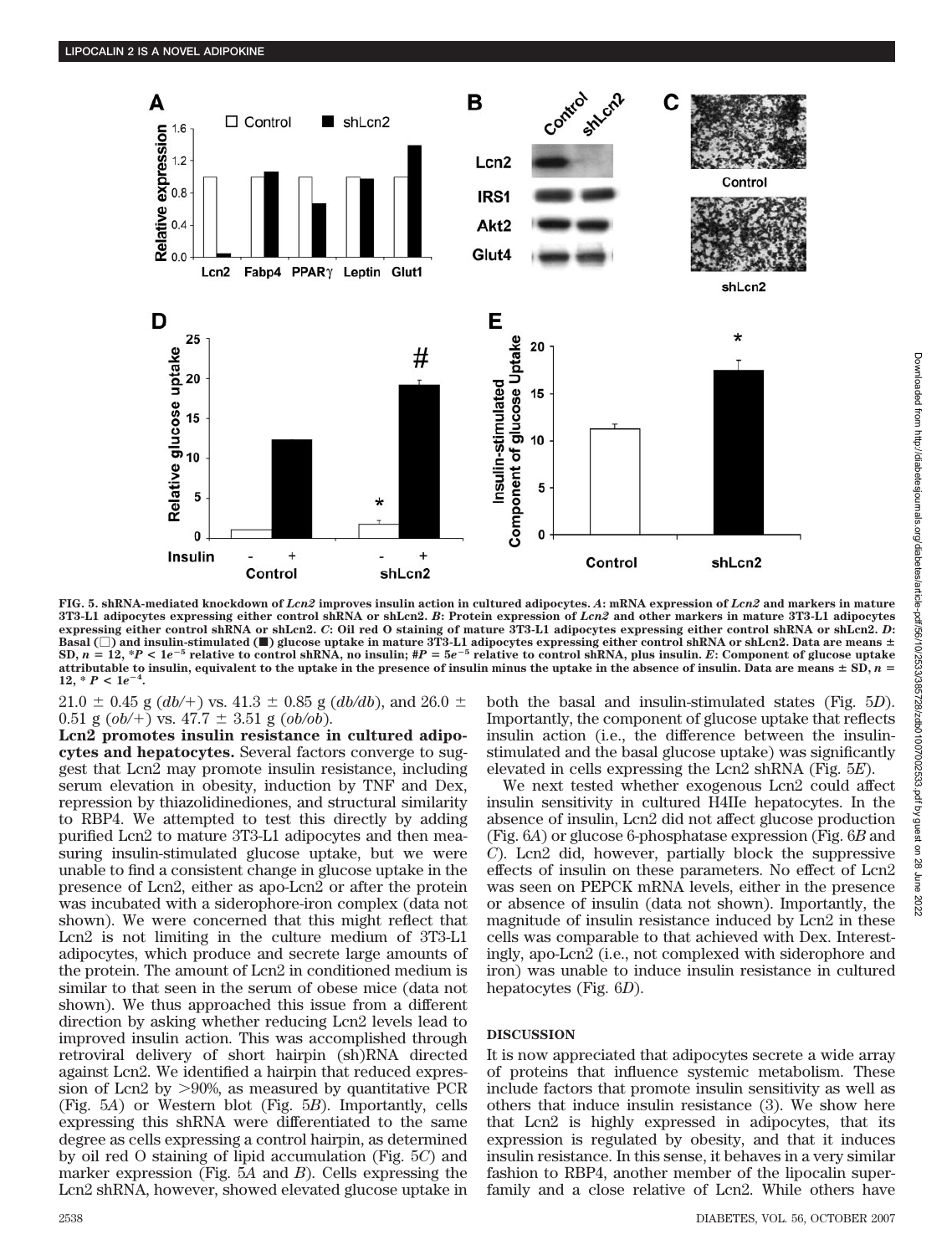

**FIG. 6. Exogenous recombinant** *Lcn2* **induces insulin resistance in H4IIe hepatocytes.** *A***,** *left***: Glucose production induced by liganded** *Lcn2* **(10 nmol/l) or Dex (250 nmol/l) in the presence or absence of insulin (100 nmol/l).** *A***,** *right***: Effect of liganded** *Lcn2* **(10 nmol/l) or Dex (250 nmol/l) on glucose-6-phosphatase mRNA expression in the presence or absence of insulin (100 nmol/l).** *B***: Dose response of liganded** *Lcn2* **on** glucose-6-phosphatase expression. C: Effect of apo-Lcn2 on glucose-6-phosphatase expression. Data are means  $\pm$  SD,  $*P$  < 0.05,  $*P$  < 0.01, n = 3.

noted adipose expression of Lcn2 (16 –19), our data are the first to demonstrate that adipocytes may be the dominant source of Lcn2 expression. Furthermore, we show that adipose-specific expression is dictated in large part by C/EBP-dependent *trans*-activation of a defined element in the *Lcn2* promoter. The lack of Lcn2 in brown adipose tissue is interesting and implies that WAT-specific factors besides C/EBP are required or that brown adipose tissue contains specific repressors of Lcn2 synthesis.

Lcn2 has been proposed to serve many functions, ranging from apoptosis to uterine involution to genitourinary development (12,22,23). Data obtained from knockout mice, however, suggest that Lcn2 serves as part of the innate immune system used as a nonspecific defense against microbes (10,11). In this capacity, Lcn2 expression occurs in inflamed epithelial tissues in direct contact with potential pathogens, such as respiratory and intestinal epithelium (24). Adipose tissue is not usually considered to be in direct contact with invading pathogens, but a large body of data has now accumulated suggesting that fat is intimately involved in immune activity and acute-phase response. Furthermore, obesity is considered to be a pro-inflammatory state with elevation of multiple markers of inflammation (25); increased Lcn2 seen in obese animals is consonant with this idea.

Based on the studies presented here, we propose that Lcn2 acts as an adipocyte-derived mediator of insulin resistance. This assertion is found on several lines of evidence, both direct and indirect. First, agents that promote insulin resistance induce the expression of Lcn2, including glucocorticoids and TNF- $\alpha$ . Similarly, hypergly-

DIABETES, VOL. 56, OCTOBER 2007 2539

cemia, which also reduces insulin sensitivity in adipocytes, causes enhanced expression of Lcn2 in adipocytes (26). Second, insulin-sensitizing thiazolidinedione compounds reduce the expression of Lcn2 in adipocytes (Fig. 4) (27). Third, Lcn2 is elevated in multiple murine models of obesity. Finally, reduction of Lcn2 in cultured adipocytes improved insulin sensitivity, demonstrating a direct link between this secreted molecule and cellular glucose homeostasis. The fact that exogenous Lcn2 did not affect glucose uptake in 3T3-L1 adipocytes (data not shown) is interesting and suggests that Lcn2 levels in media conditioned by the cultured adipocytes are already so high that adding more has no incremental effect. Interestingly, data from *db/db* mice (16,27) indicate that Lcn2 expression is elevated in the liver in this obese model; our data suggest that liver Lcn2 expression trends lower in high-fat–fed mice (data not shown). Thus, the contribution of extraadipose sources of Lcn2 to serum is unclear and may differ between obesity models.

How might Lcn2 act to induce insulin resistance? Lcn2 has been proposed to be an iron delivery protein (22), and there is a well-known association between iron accumulation and diabetes (28). Patients with hemochromatosis, for example, have insulin resistance in addition to reduced insulin secretory capacity (28), and iron intake in healthy women has been positively associated with the risk of developing type 2 diabetes (29). Most of this effect has been inferred to involve hepatic insulin sensitivity (28); iron-mediated dysregulation of insulin action in adipocytes has never been explicitly assessed. Adipocytes certainly express iron-regulatory proteins, however, and iron has